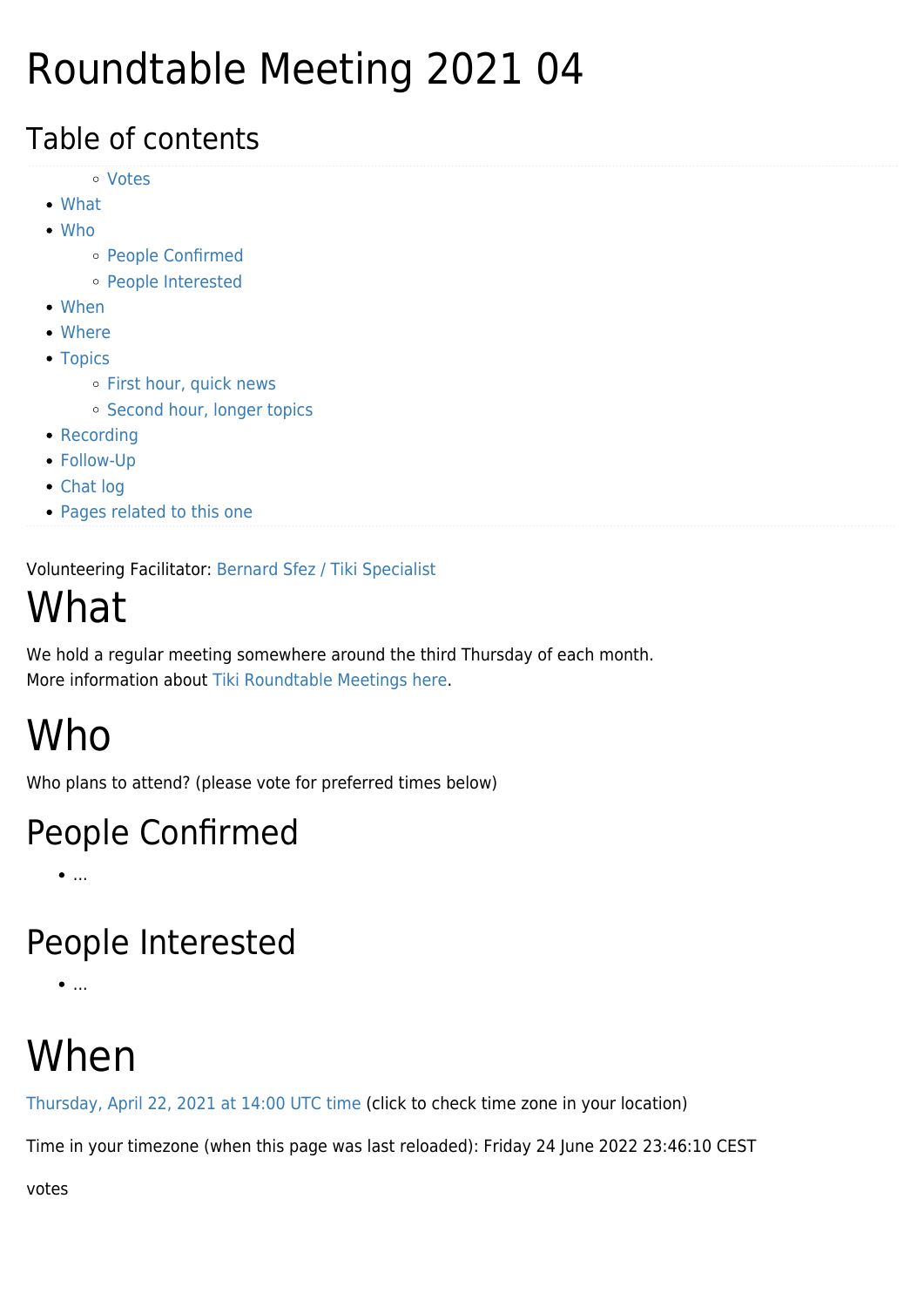### Where

<https://tiki.org/live>

## Topics First hour, quick news

- 1. Tiki 22 status
- 2. Tiki 23 planning (06-2021)
- 3. Progress on friendly host (getting more money to balance project budget)
- 4. The live tiki org subdomain redirect to the live page is still broken **x** Fixed in Fllow-up

5. ...

#### Second hour, longer topics

- 1. Virtual TikiFest planning [TikiFest Virtual 2021](https://suite.tiki.org/TikiFest-Virtual-2021) \*Planning review
- 2. ...

put your topic (max. 30 minutes) into the list above

#### Recording

Watch and listen to the recording of the meeting [here](https://recordings.rna1.blindsidenetworks.com/citadelrock/d559965849921585c1849af03b7a51638700d979-1619099578844/presentation/).

#### $\pmb{\times}$

### Follow-Up

The live.tiki.org subdomain redirect to the live page was fixed on 2021-05-08 by adding a rule to virtual host definition of tiki.org (thanks luciash d' being  $\Box$ , [Oliver Hertel](https://suite.tiki.org/user3))

 $\bullet$  ...

put your follow up action(s) when you're done into the list above

# Chat log

```
To
Torsten Fabricius ☺️ (Torsten)
00:00:04
Hello everybody!
Jo
Jonny Bradley (jonnybradley)
00:00:18
Hi Torsten
Ro
Roberto Kirschbaum (robertokir)
```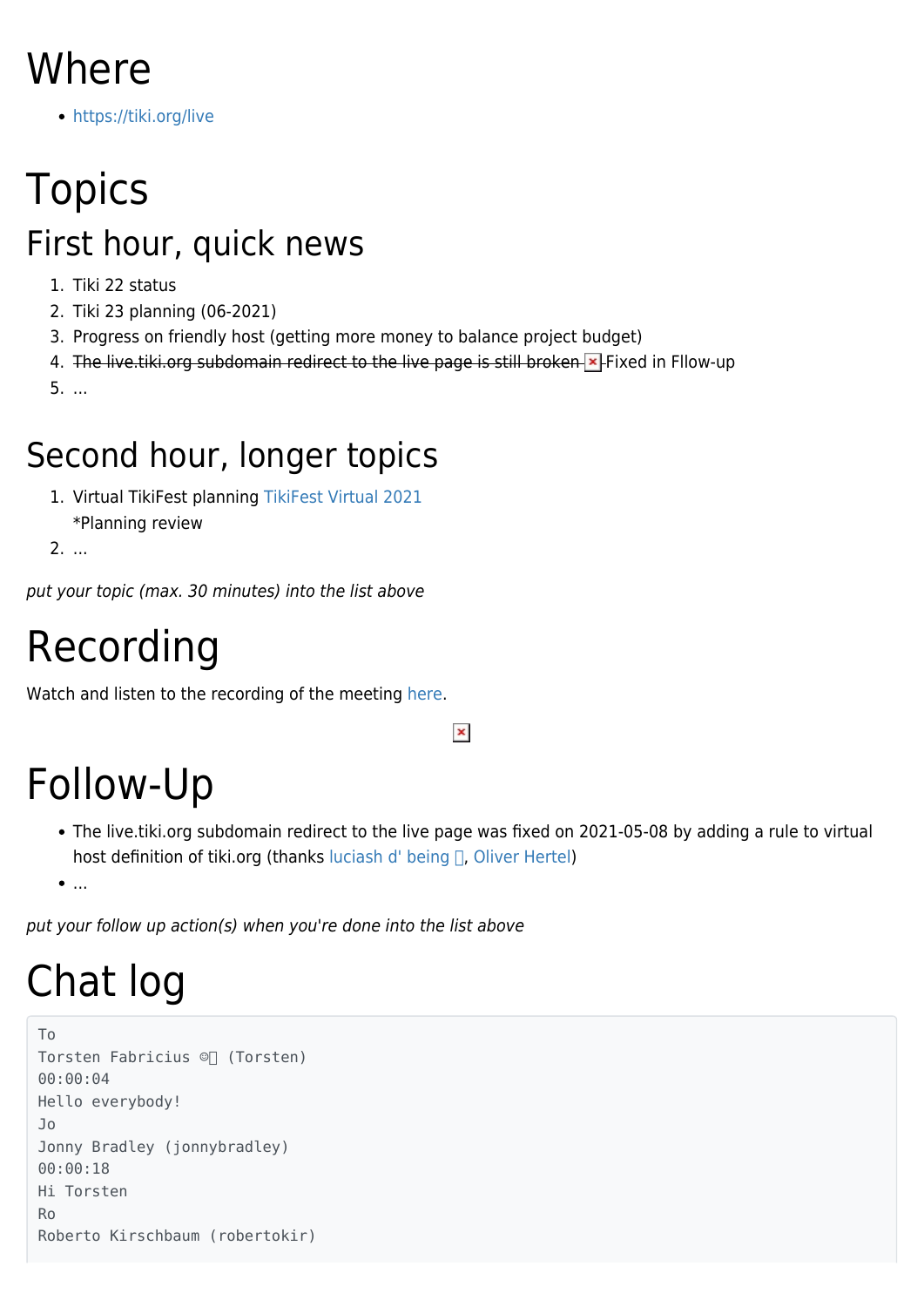00:00:23 hello Mohammadreza! Be Bernard Sfez / Tiki Specialist (Bsfez) 00:02:09 Oh yes I'm from Israel (born in France) Be Bernard Sfez / Tiki Specialist (Bsfez) 00:03:15 "Quite a few year" is that to avoid giving us hints on your real age ?  $\Box$ Be Bernard Sfez / Tiki Specialist (Bsfez) 00:03:50 Hello Andon ! Be Bernard Sfez / Tiki Specialist (Bsfez) 00:04:06 You are next  $\Box$  (letter A) Be Bernard Sfez / Tiki Specialist (Bsfez) 00:05:06 Please mute yourself if not talking (there is some noise coming out from mics) Gu Guest: Andon 00:05:52 hello Bernard and all Je Jean-Marc Libs (Jyhem) 00:07:32 It's OK, we just want to understand what you say. The quality of english is not important. To Torsten Fabricius ☺️ (Torsten) 00:10:53 I did not understand from wich country Mohammadreza is coming from. Be Bernard Sfez / Tiki Specialist (Bsfez) 00:11:27 Iran, Teheran I think (audio was cranky) Be Bernard Sfez / Tiki Specialist (Bsfez) 00:13:10 Mazal Tov ! Jo Jonny Bradley (jonnybradley) 00:13:14 congrats T Gu Guest: Benito 00:15:32 Yes ! Be Bernard Sfez / Tiki Specialist (Bsfez) 00:15:32 Hi Benito ?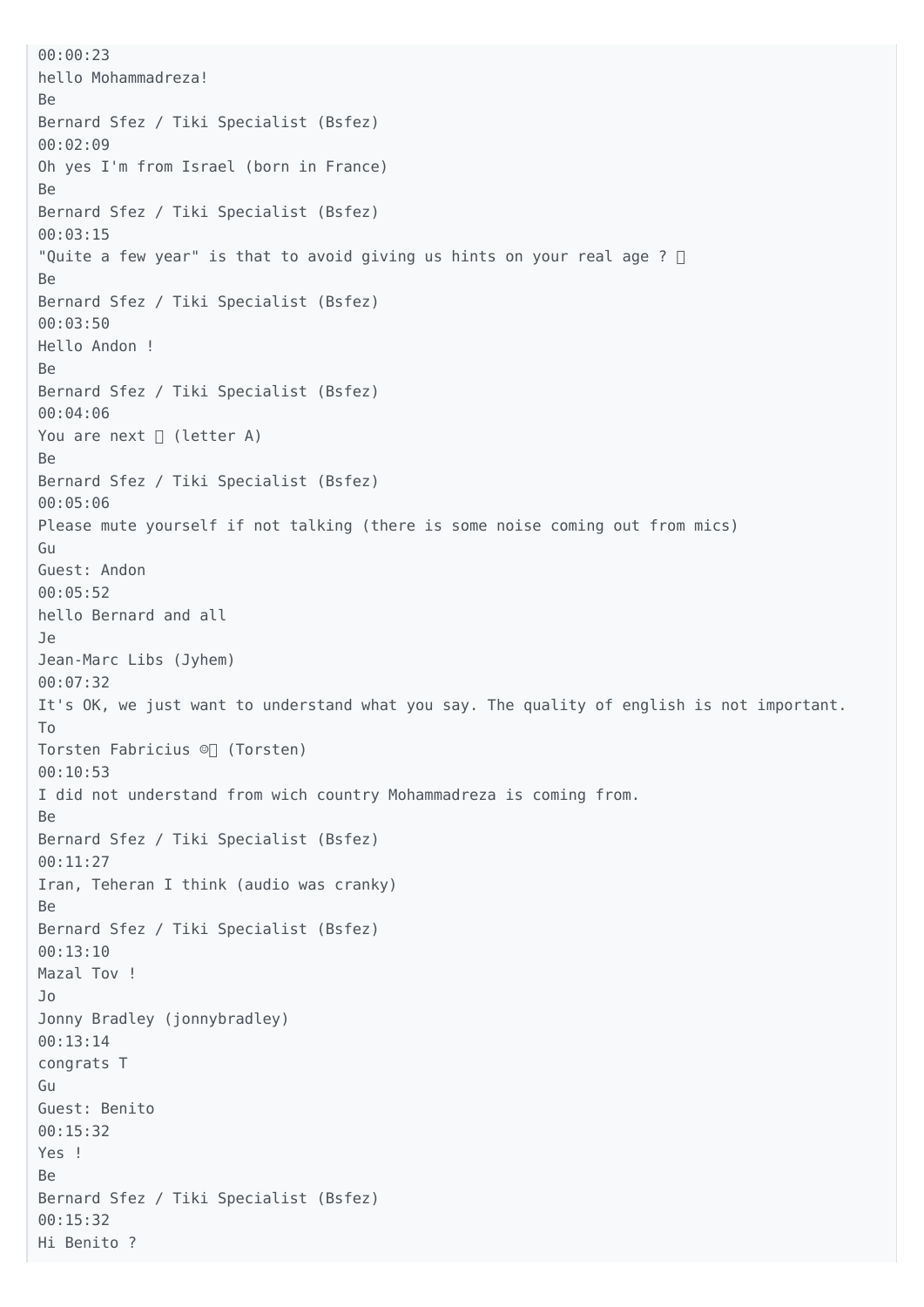Gu Guest: Benito 00:15:42 Hi everybody ! Gu Guest: Benito 00:16:34 Sorry, my internet connection is very bad, so I'll just be in comment Be Bernard Sfez / Tiki Specialist (Bsfez) 00:16:38 ok Gu Guest: Benito 00:16:59 I'm Benito, developer and designer from Evoludata. To Torsten Fabricius ☺️ (Torsten) 00:17:09 nice! Be Bernard Sfez / Tiki Specialist (Bsfez) 00:17:28  $\Box$ Ro Roberto Kirschbaum (robertokir) 00:20:04 22.2 is next To Torsten Fabricius ☺️ (Torsten) 00:20:31 I need to restart my laptop Be Bernard Sfez / Tiki Specialist (Bsfez) 00:24:03 With bluehost and Be Bernard Sfez / Tiki Specialist (Bsfez) 00:24:04 yes Fa Fabio Montefuscolo (montefuscolo) 00:27:40 I didn't get it Jo Jonny Bradley (jonnybradley) 00:28:35 https://tiki.org/TikiFest-Virtual-2021 Fa Fabio Montefuscolo (montefuscolo) 00:28:43 Torsten asked the same Fa Fabio Montefuscolo (montefuscolo)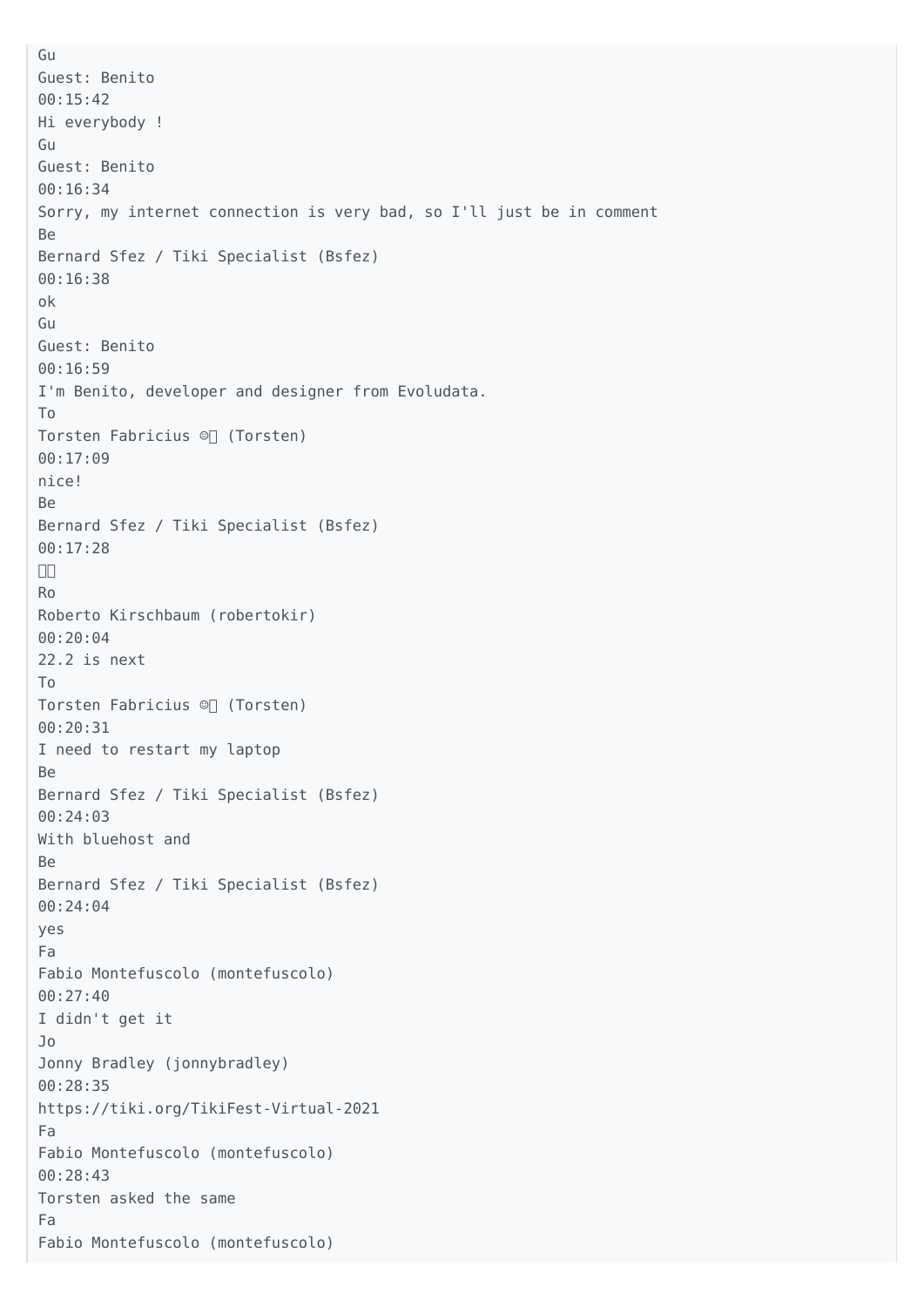00:28:46 sorry Be Bernard Sfez / Tiki Specialist (Bsfez) 00:32:29 And i drive a lot !!!! Be Bernard Sfez / Tiki Specialist (Bsfez) 00:33:03 https://tiki.org/TikiFest Lu luciash d' being □ (luci) 00:33:03 Hello everyone! Sorry I couldn't come earlier... Be Bernard Sfez / Tiki Specialist (Bsfez) 00:33:13 https://tiki.org/TikiFest2018-Montreal Jo Jonny Bradley (jonnybradley) 00:34:15 https://tiki.org/TikiFest-Timeline Fa Fabio Montefuscolo (montefuscolo) 00:37:54 It is good for me Fa Fabio Montefuscolo (montefuscolo) 00:38:06 I put some topics on discussions only To Torsten Fabricius ☺️ (Torsten) 00:39:30 I have audio problems! To Torsten Fabricius ☺️ (Torsten) 00:39:36 I have an idea! To Torsten Fabricius ☺️ (Torsten) 00:39:45 with workshops To Torsten Fabricius ☺️ (Torsten) 00:40:00 August is nice, also July To Torsten Fabricius ☺️ (Torsten) 00:40:00 yes To Torsten Fabricius ☺️ (Torsten) 00:40:34 can you hear me?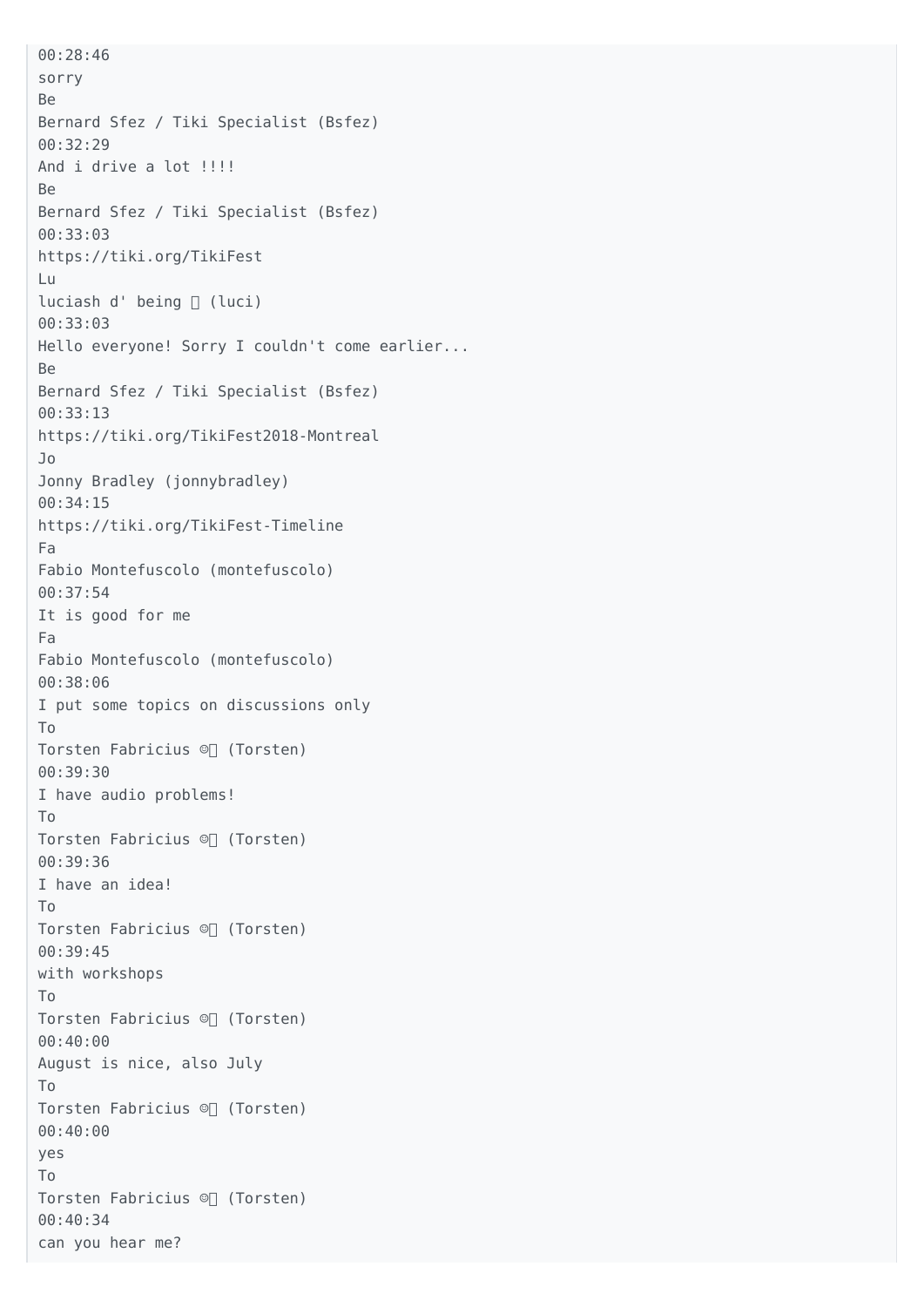To Torsten Fabricius ☺️ (Torsten) 00:40:47 can you hear me? Je Jean-Marc Libs (Jyhem) 00:40:57 No, I heaar no torsten voice Fa Fabio Montefuscolo (montefuscolo) 00:41:00 no, we don't hear you Gu Guest: Horia N. 00:41:02 Sorry, no, no sound To Torsten Fabricius ☺️ (Torsten) 00:41:10 maybe we can meet physically in autumn .. if we postpone too late Lu luciash d' being  $\sqcap$  (luci) 00:41:40 autumn covid will strike back again i am afraid To Torsten Fabricius ☺️ (Torsten) 00:41:44 my idea: why not people ask what they want to learn and others prepare wqorkshops To Torsten Fabricius ☺️ (Torsten) 00:42:19 I for example want to learn how to convert a Wordpress theme to a Tiki theme ... maybe the most important pointer would help already Je Jean-Marc Libs (Jyhem) 00:42:24 As I saw, the new 4 seasons are: confinement, confinement, summer, confinement To Torsten Fabricius ☺️ (Torsten) 00:42:25 just an example Fa Fabio Montefuscolo (montefuscolo) 00:42:53 Another thing for the TikiFest would be a task force, getting some issues we have on dev.tiki.org and trying to solve that. Je Jean-Marc Libs (Jyhem) 00:43:27 Fabio : +1 Fa Fabio Montefuscolo (montefuscolo) 00:44:14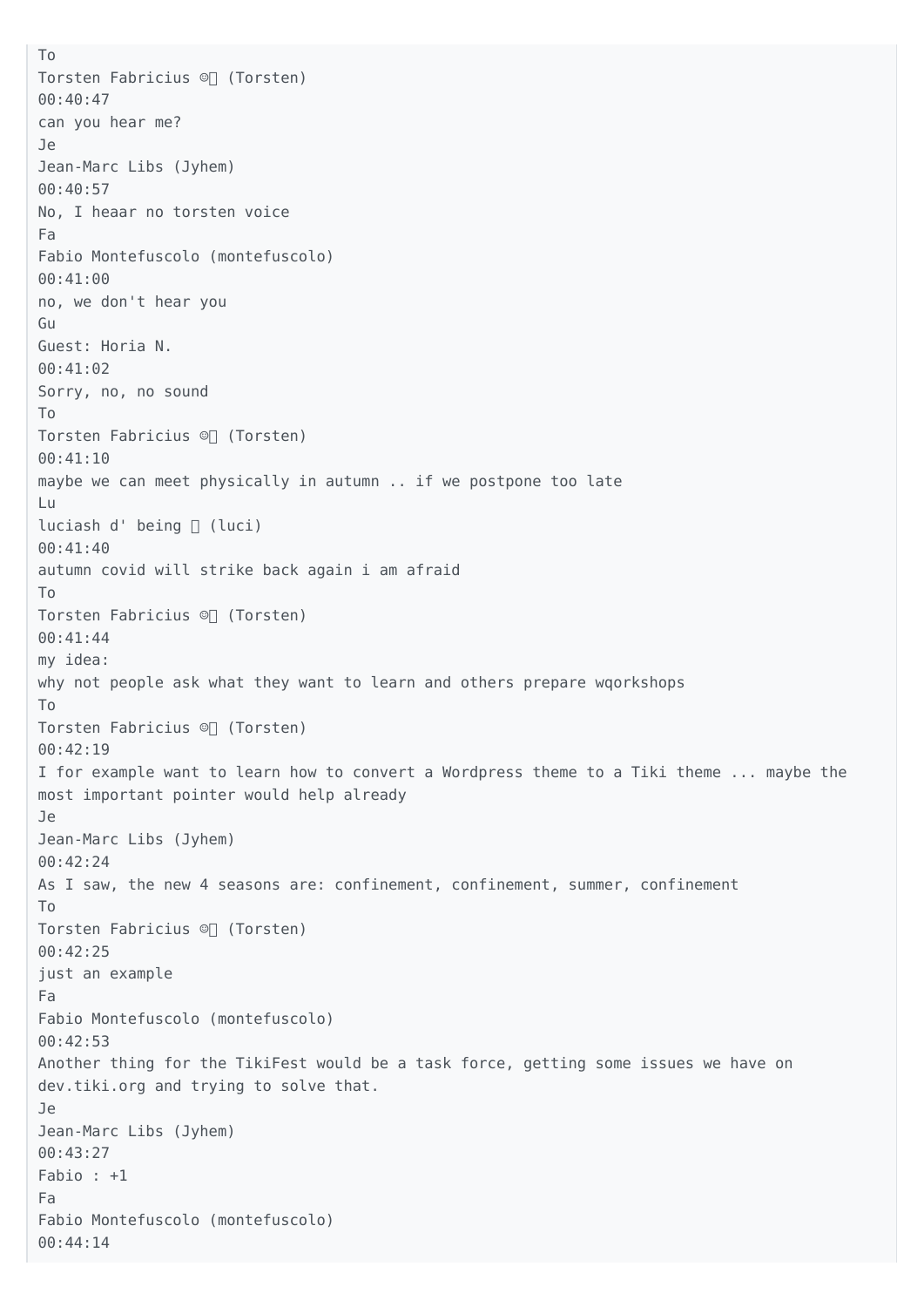Probably, I will not be able to leave Brazil this year. All countries are closing borders and suspending flights from Brazil. Sorry .. Fa Fabio Montefuscolo (montefuscolo) 00:44:47 No physical TikiFest for me this year Lu luciash d' being □ (luci) 00:44:57 Did we just have a TAG meeting yesterday?:-o Be Bernard Sfez / Tiki Specialist (Bsfez) 00:45:04 lol Ga Gary Cunningham-Lee (chibaguy) 00:45:35 Yeah, to be realistic, I think new physical TikiFest until mid-2022 or later, maybe. Ga Gary Cunningham-Lee (chibaguy) 00:45:45 new -> no Be Bernard Sfez / Tiki Specialist (Bsfez) 00:49:54 I will join too ;-) Jo Jonny Bradley (jonnybradley) 00:51:25 https://tiki.org/TikiFest-Virtual-2021-Calendar Lu luciash d' being [ (luci) 00:52:31 I don't see anzthing there in June in that calendar Be Bernard Sfez / Tiki Specialist (Bsfez) 00:52:53 https://tiki.org/item11886 Be Bernard Sfez / Tiki Specialist (Bsfez) 00:52:56 comment are open Be Bernard Sfez / Tiki Specialist (Bsfez) 00:53:59 the same tracker IMO (just change it) Jo Jonny Bradley (jonnybradley) 00:54:14 I see it as anon Lu luciash d' being □ (luci) 00:54:26 Ah, I see it on the embedded page but not on the TikiFest page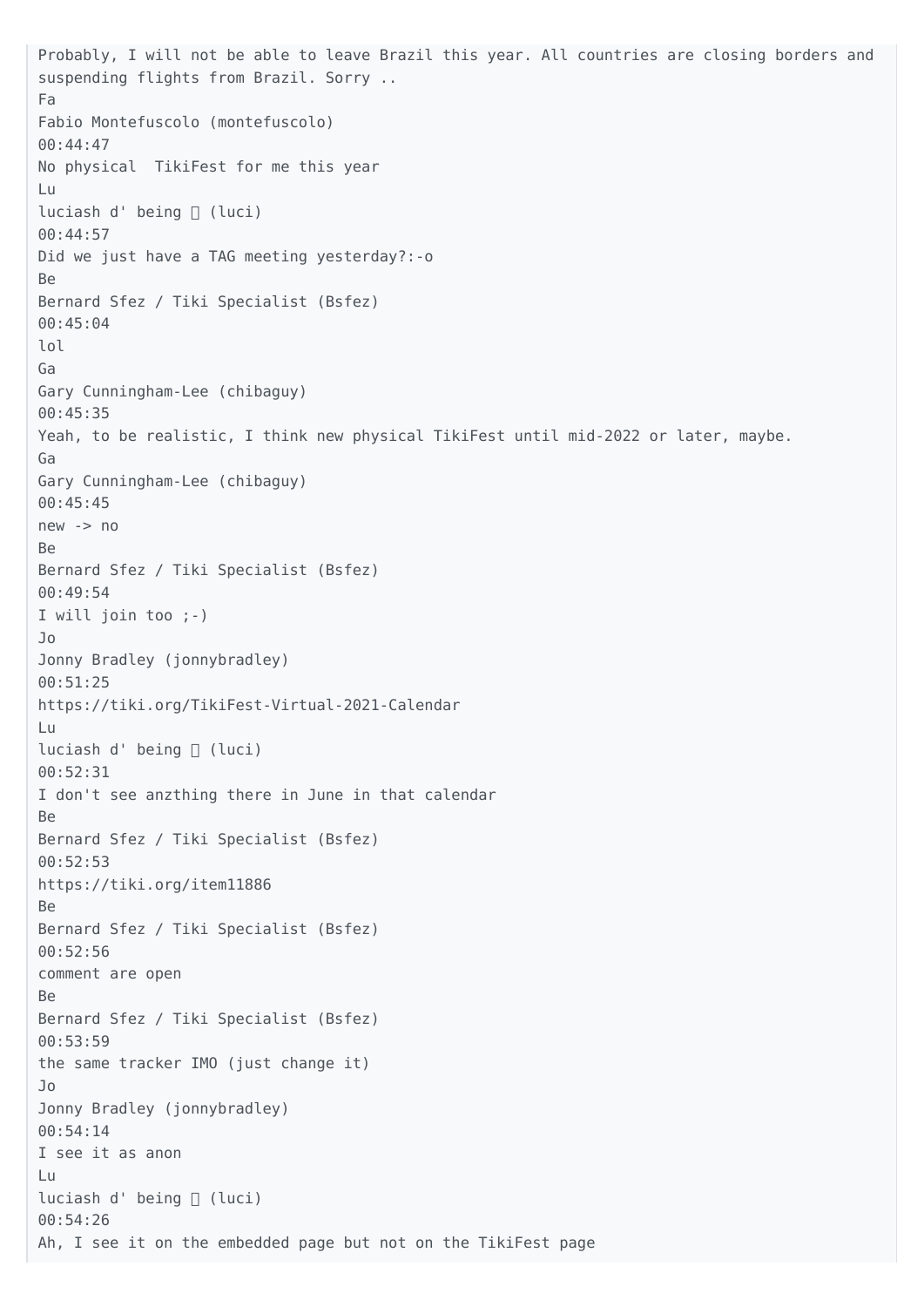```
Be
Bernard Sfez / Tiki Specialist (Bsfez)
00:54:28
yes it is viewable, not advertised
Lu
luciash d' being [ (luci)
00:55:35
ah, nomor
Lu
luciash d' being [ (luci)
00:55:40
e
Lu
luciash d' being □ (luci)
00:56:22
the problem is I am very busy this month so I was even not checking my tiki.org mail much
recently :(
Be
Bernard Sfez / Tiki Specialist (Bsfez)
00:56:23
On demand workshop is a good idea. I'd like to see it.
Lu
luciash d' being □ (luci)
00:59:59
brb
Lu
luciash d' being □ (luci)
01:13:55
I would prefer stick with Fontawesome icons and focus on more important fixes than adding
option for two icon sets. It is a mess already with the old bitmap icons we have already
Jo
Jonny Bradley (jonnybradley)
01:16:19
We already have two or three icon sets, adding another shouldn't be so hard
Lu
luciash d' being [ (luci)
01:16:51
lol, yes, but nobody is maintaining those two other options
Jo
Jonny Bradley (jonnybradley)
01:18:10
also true
Lu
luciash d' being [ (luci)
01:18:59
we can use TogetherJS to edit the page collaboratively ;)
Lu
luciash d' being □ (luci)
01:20:03
https://tiki.org/TikiFest-Virtual-2021#&togetherjs=zMlk4HTEV3
Lu
luciash d' being □ (luci)
01:21:16
Editing: https://tiki.org/tiki-editpage.php?page=TikiFest+Virtual+2021#&togetherjs=zMlk4HTEV3
```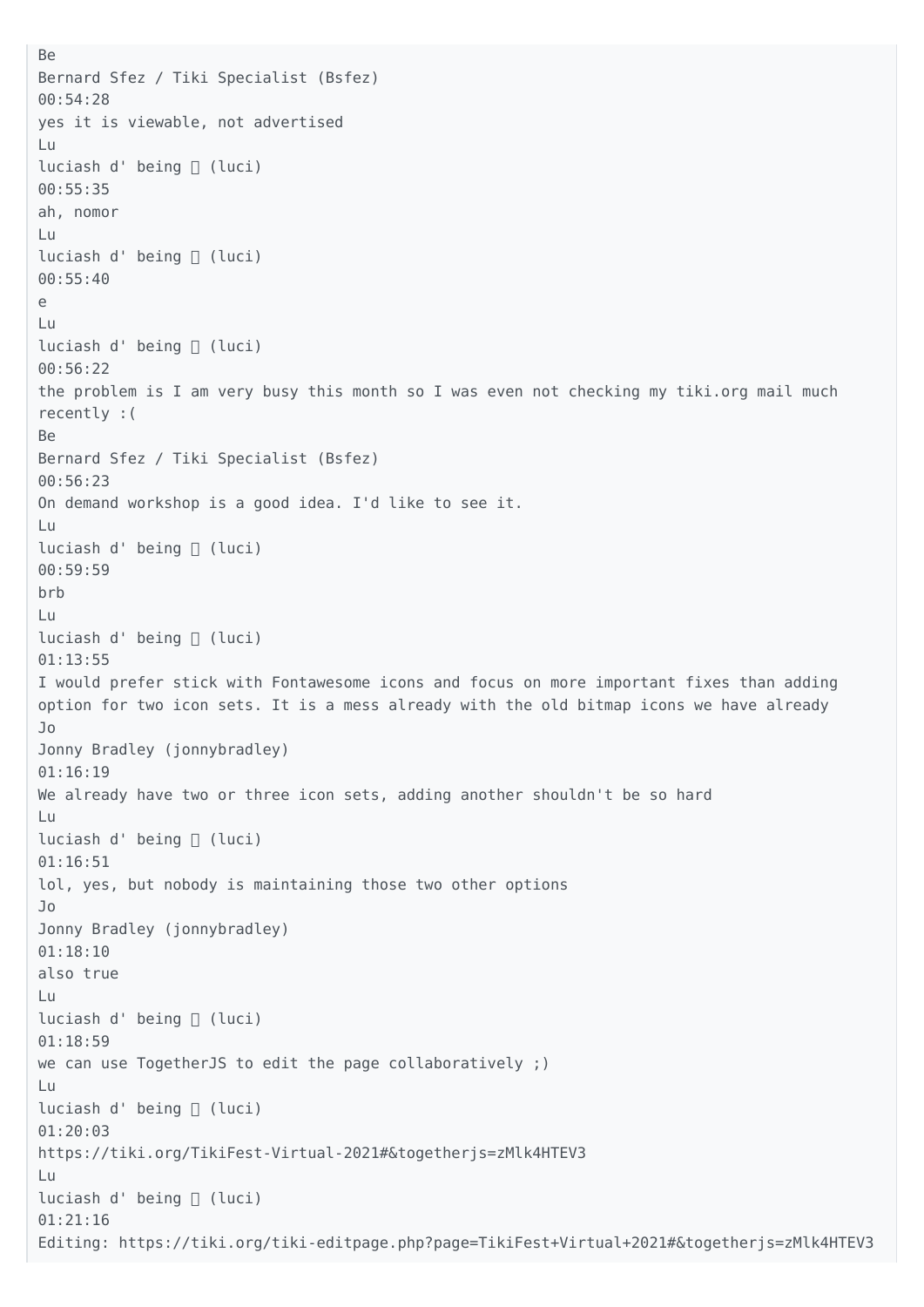```
Be
Bernard Sfez / Tiki Specialist (Bsfez)
01:21:29
Come on call of duty, I'll show you □
Lu
luciash d' being [ (luci)
01:21:49
:)
Fa
Fabio Montefuscolo (montefuscolo)
01:24:38
aha ... in english, the thing I tried to say is: it's better to ask forgiveness than
permission
Jo
Jonny Bradley (jonnybradley)
01:26:00
Sorry, i have to go
Jo
Jonny Bradley (jonnybradley)
01:26:07
More on Vue.js here https://dev.tiki.org/VueJS-In-Tiki-Part-2
Be
Bernard Sfez / Tiki Specialist (Bsfez)
01:26:22
Bye jonny thanks
Be
Bernard Sfez / Tiki Specialist (Bsfez)
01:26:27
I'll post something
Ar
Aris Bernotas (aris002)
01:34:12
Yes
Ar
Aris Bernotas (aris002)
01:34:34
Yes , I am working
Ar
Aris Bernotas (aris002)
01:34:46
i can share a screen now
Ar
Aris Bernotas (aris002)
01:36:44
Where is the share screen button?
Ar
Aris Bernotas (aris002)
01:36:58
ok
Ar
Aris Bernotas (aris002)
01:37:53
Parts.
Lu
```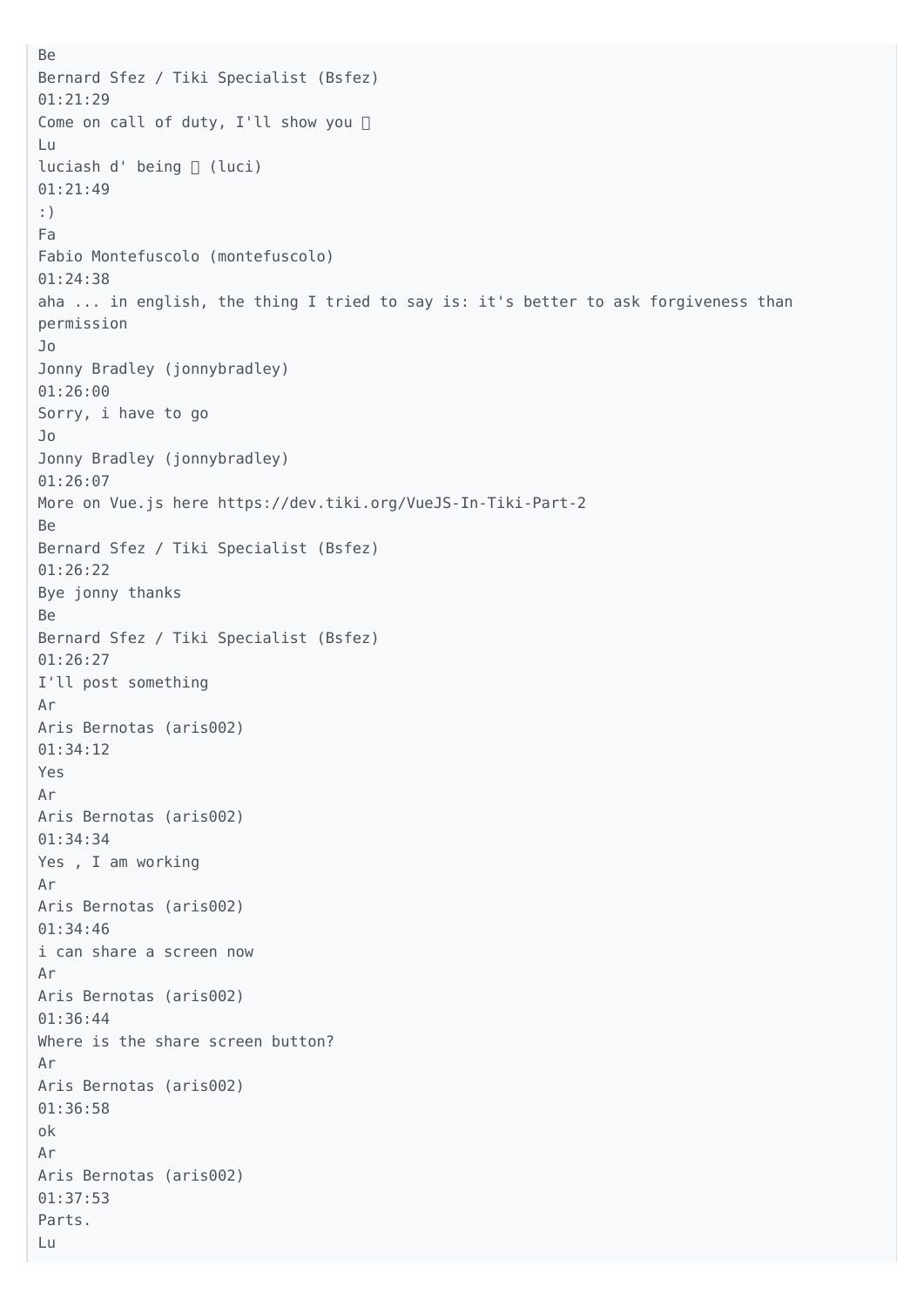luciash d' being □ (luci) 01:37:56 we can see something Ar Aris Bernotas (aris002) 01:38:22 facebook works with phpleague but not google. Lu luciash d' being [ (luci) 01:38:49 it is very small though Ar Aris Bernotas (aris002) 01:39:02 hybridauth i am trying to adapt their new chages Lu luciash d' being [ (luci) 01:39:03 would be better if you can zoom in Lu luciash d' being □ (luci) 01:39:24 and if you could talk? Ar Aris Bernotas (aris002) 01:39:33 It looks like i need my own variant of those Ar Aris Bernotas (aris002) 01:39:56 I wil try to rejoin with mic Be Bernard Sfez / Tiki Specialist (Bsfez) 01:51:04 Sorry but almost 19h00 for me I'll have to leave very soon. Be Bernard Sfez / Tiki Specialist (Bsfez) 01:51:20 I hope !!! Be Bernard Sfez / Tiki Specialist (Bsfez) 01:51:23 Thank you Gu Guest: Benito 01:53:53 Time for me to Go! Gu Guest: Benito 01:54:03 Thanks everybody Ga Gary Cunningham-Lee (chibaguy) 01:54:13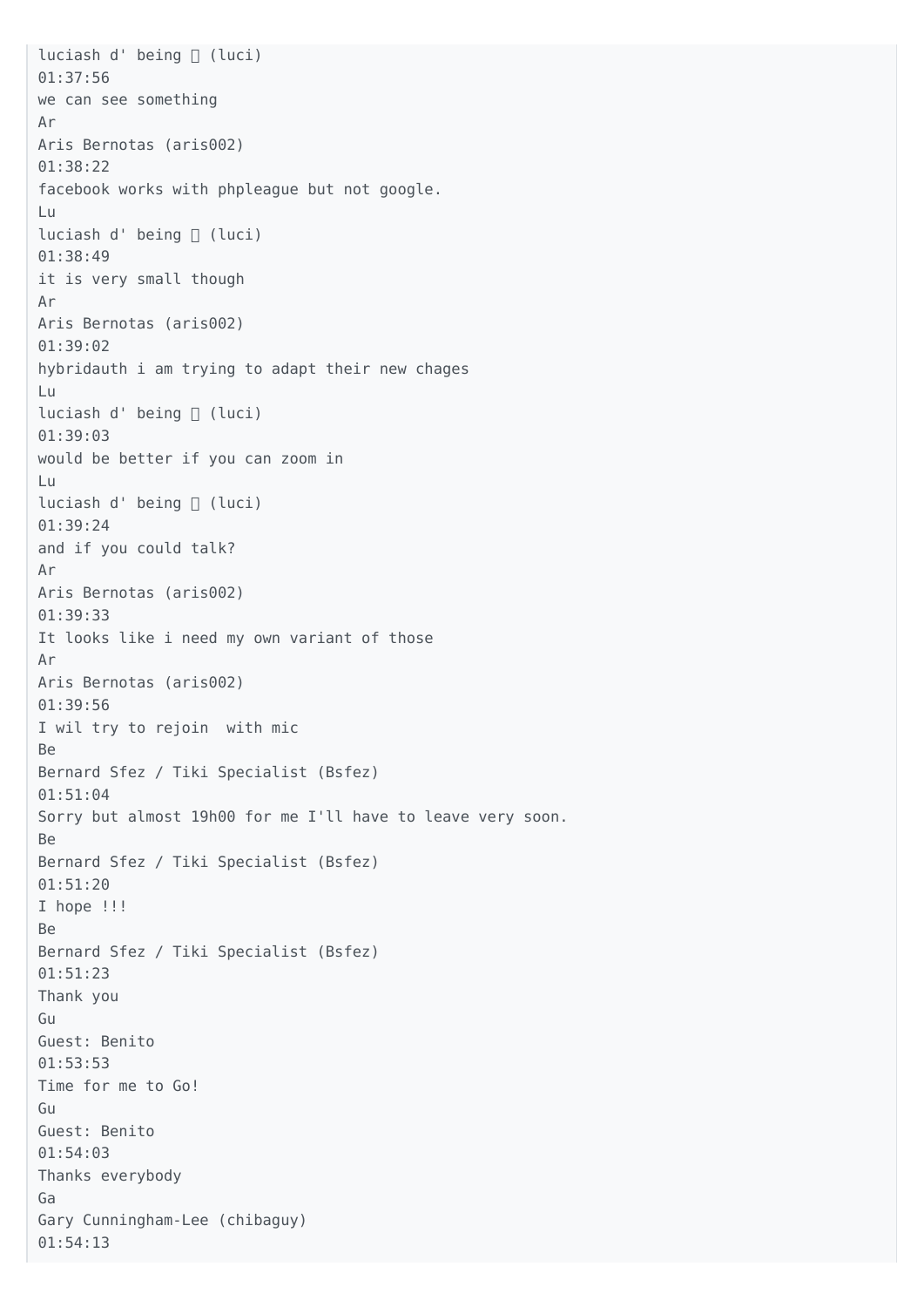See you, Benito. Thanks for coming. Gu Guest: Benito 01:54:18 Bye bye ! Lu luciash d' being [ (luci) 01:54:49 Bye Benito! Ar Aris Bernotas (aris002) 01:54:54 https://gitlab.com/arilect/tiki/ Lu luciash d' being ∏ (luci) 01:55:07 Thanks Aris! Lu luciash d' being □ (luci) 01:58:12 But https://wordpress.org/ does not look very appealing to me as well ;) Gu Guest: Andon 02:01:29 Guys, I have to go, it was nice to meet you all :) Lu luciash d' being [ (luci) 02:02:05 Bye bye Andon! Lu luciash d' being [ (luci) 02:05:31 Here: https://themes.tiki.org/Themes Lu luciash d' being □ (luci) 02:07:53 And we have this: https://tiki.org/Consultants Lu luciash d' being □ (luci) 02:13:05 https://profiles.luciash.eu Lu luciash d' being □ (luci) 02:14:56 http://profiles.tiki.org/ Lu luciash d' being [ (luci) 02:15:38 This is the Shop profile: http://profiles.tiki.org/BobShop Lu luciash d' being [ (luci) 02:15:45 from that Bob user Lu